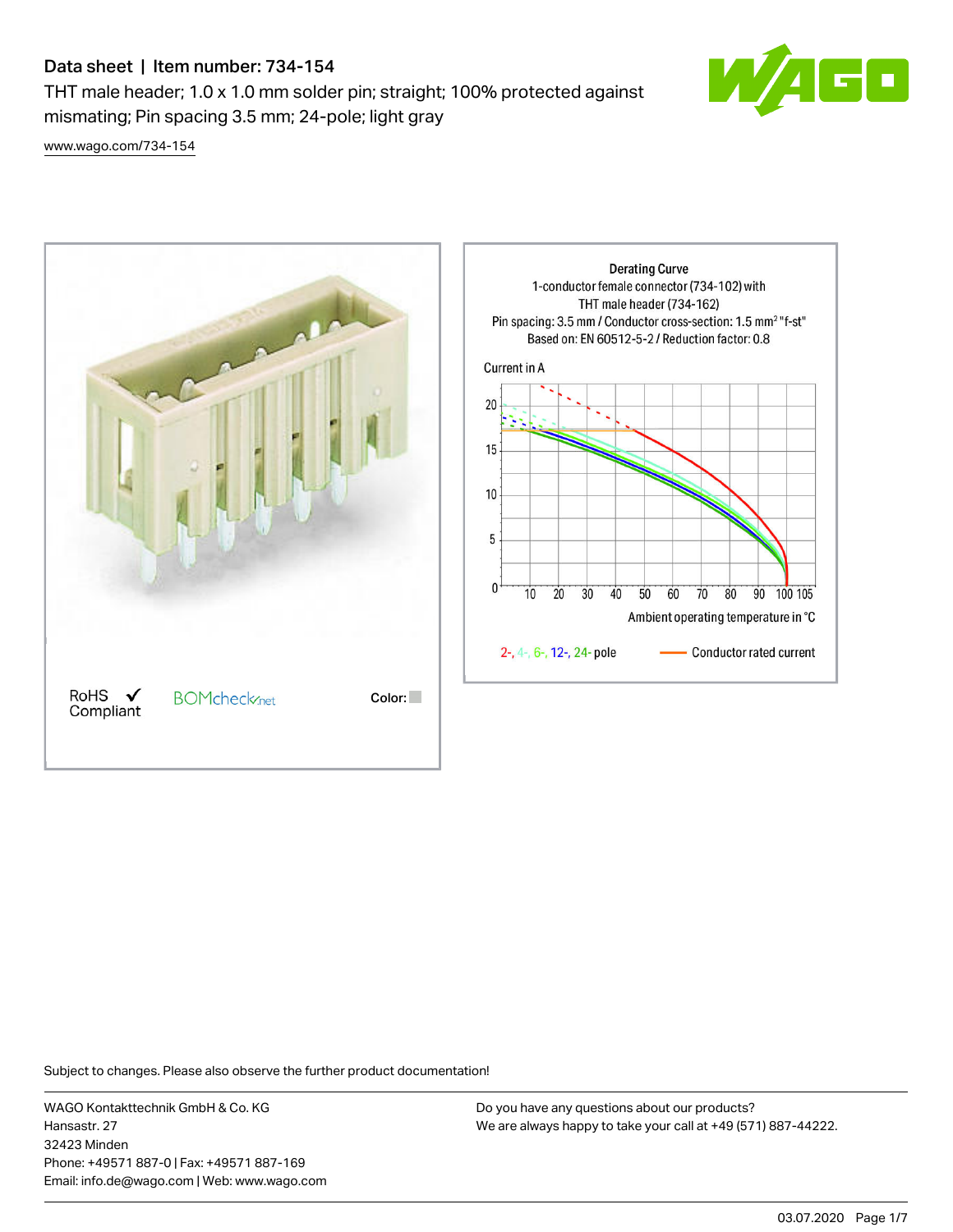



## Item description

- **H** Horizontal or vertical PCB mounting via straight or angled solder pins
- $\blacksquare$ 100 % protected against mismating; only mating halves with the same number of poles can be connected together
- $\blacksquare$ Coding via coding fingers

## Safety information 1:

The MCS - MULTI CONNECTION SYSTEM includes connectors without breaking capacity in accordance with DIN EN 61984. When used as intended, these connectors must not be connected/disconnected when live or under load. The circuit design should ensure header pins, which can be touched, are not live when unmated.

# Data

Electrical data

## Ratings per IEC/EN 60664-1

| Ratings per                 | IEC/EN 60664-1 |
|-----------------------------|----------------|
| Nominal voltage (III/3)     | 160 V          |
| Rated surge voltage (III/3) | 2.5 kV         |
| Rated voltage (III/2)       | 160 V          |
| Rated surge voltage (III/2) | $2.5$ kV       |

Subject to changes. Please also observe the further product documentation!

WAGO Kontakttechnik GmbH & Co. KG Hansastr. 27 32423 Minden Phone: +49571 887-0 | Fax: +49571 887-169 Email: info.de@wago.com | Web: www.wago.com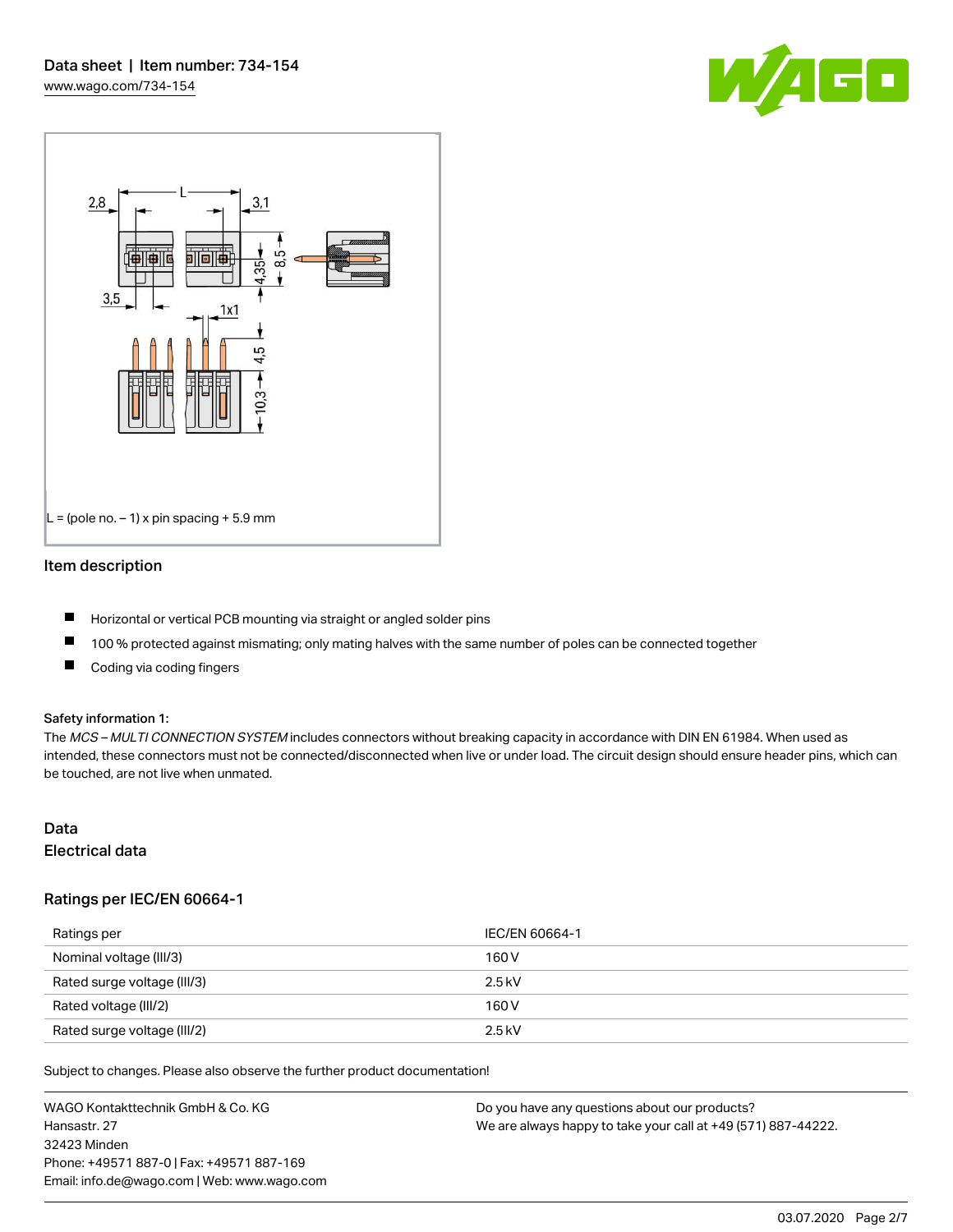[www.wago.com/734-154](http://www.wago.com/734-154)



| Nominal voltage (II/2)     | 320 V                                                                 |
|----------------------------|-----------------------------------------------------------------------|
| Rated surge voltage (II/2) | $2.5$ kV                                                              |
| Rated current              | 10 A                                                                  |
| Legend (ratings)           | $(III / 2)$ $\triangle$ Overvoltage category III / Pollution degree 2 |

## Approvals per UL 1059

| Rated voltage UL (Use Group B) | 300 V |
|--------------------------------|-------|
| Rated current UL (Use Group B) | 10 A  |
| Rated voltage UL (Use Group D) | 300 V |
| Rated current UL (Use Group D) | 10 A  |

## Approvals per CSA

| Rated voltage CSA (Use Group B) | 300 V |
|---------------------------------|-------|
| Rated current CSA (Use Group B) | 10 A  |
| Rated voltage CSA (Use Group D) | 300 V |
| Rated current CSA (Use Group D) | 10 A  |

## Connection data

| Pole No.                   | 24 |
|----------------------------|----|
| Total number of potentials | 24 |
| Number of connection types |    |
| Number of levels           |    |

## Geometrical Data

| Pin spacing                          | 3,5 mm / 0.138 inch        |
|--------------------------------------|----------------------------|
| Width                                | 86,4 mm / 3.402 inch       |
| Height                               | 14,8 mm / 0.583 inch       |
| Height from the surface              | 10,3 mm / 0.406 inch       |
| Depth                                | 8,5 mm / 0.335 inch        |
| Solder pin length                    | 4.5 mm                     |
| Solder pin dimensions                | $1 \times 1$ mm            |
| Drilled hole diameter with tolerance | $1.4$ <sup>(+0,1)</sup> mm |

## Plug connection

| Contact type (pluggable connector) | Male connector/plug |
|------------------------------------|---------------------|
| Connector (connection type)        | for PCB             |

Subject to changes. Please also observe the further product documentation!

| WAGO Kontakttechnik GmbH & Co. KG           | Do you have any questions about our products?                 |
|---------------------------------------------|---------------------------------------------------------------|
| Hansastr, 27                                | We are always happy to take your call at +49 (571) 887-44222. |
| 32423 Minden                                |                                                               |
| Phone: +49571 887-01 Fax: +49571 887-169    |                                                               |
| Email: info.de@wago.com   Web: www.wago.com |                                                               |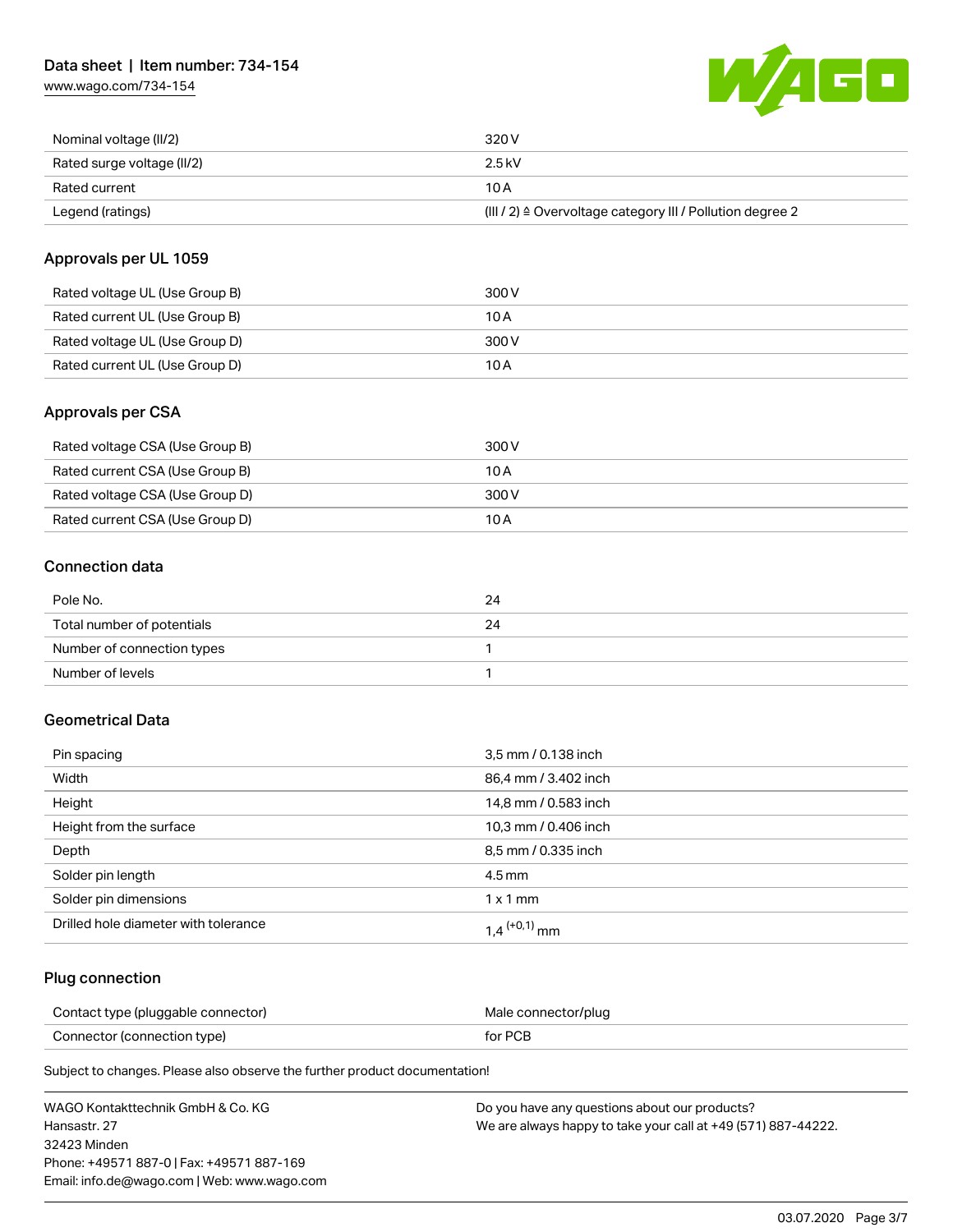[www.wago.com/734-154](http://www.wago.com/734-154)



| Mismating protection        | Yes. |
|-----------------------------|------|
| Mating direction to the PCB | 90°  |

### PCB contact

| PCB contact                         | THT                                      |
|-------------------------------------|------------------------------------------|
| Solder pin arrangement              | over the entire male connector (in-line) |
| Number of solder pins per potential |                                          |

## Material Data

| Color                       | light gray                            |
|-----------------------------|---------------------------------------|
| Material group              |                                       |
| Insulation material         | Polyamide 66 (PA 66)                  |
| Flammability class per UL94 | V0                                    |
| Contact material            | Electrolytic copper $(E_{\text{Cl}})$ |
| Contact plating             | tin-plated                            |
| Fire load                   | 0.087 MJ                              |
| Weight                      | 5.3 <sub>g</sub>                      |

## Environmental Requirements

| .<br>Limit temperature range<br>. . | 100 °C<br>-60<br>. . |
|-------------------------------------|----------------------|
|-------------------------------------|----------------------|

## Commercial data

| Product Group         | 3 (Multi Conn. System) |
|-----------------------|------------------------|
| Packaging type        | <b>BOX</b>             |
| Country of origin     | DE                     |
| <b>GTIN</b>           | 4044918847797          |
| Customs tariff number | 85366990990            |

## Approvals / Certificates

### Country specific Approvals

| Logo | Approval                               | <b>Additional Approval Text</b> | Certificate<br>name |
|------|----------------------------------------|---------------------------------|---------------------|
| KEMA | <b>CCA</b><br>DEKRA Certification B.V. | EN 61984                        | 2169534.02          |
|      | CSA                                    | C <sub>22.2</sub>               | 1465035             |

Subject to changes. Please also observe the further product documentation!

WAGO Kontakttechnik GmbH & Co. KG Hansastr. 27 32423 Minden Phone: +49571 887-0 | Fax: +49571 887-169 Email: info.de@wago.com | Web: www.wago.com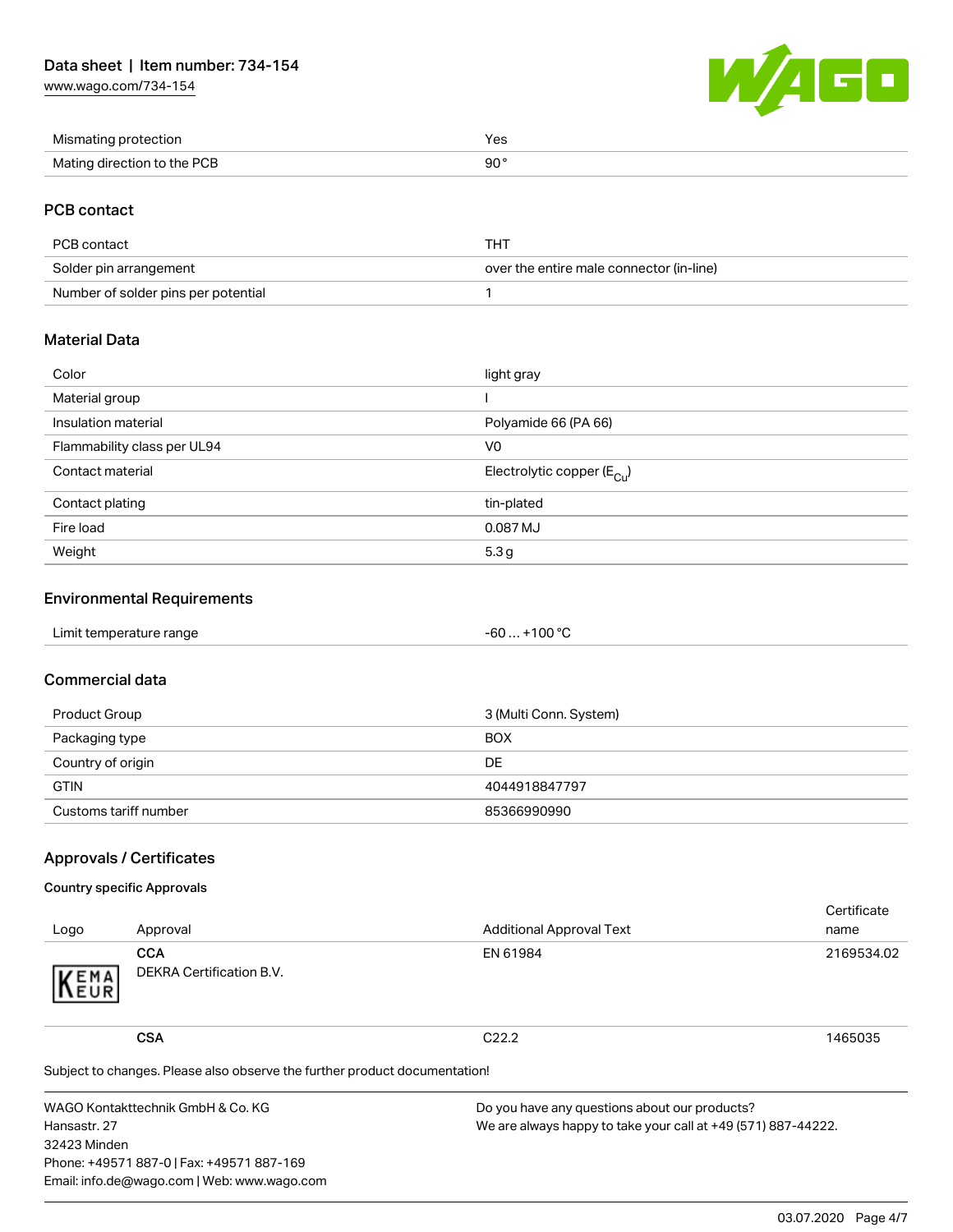

DEKRA Certification B.V.



#### Ship Approvals

| Logo       | Approval                                  | <b>Additional Approval Text</b> | Certificate<br>name                |
|------------|-------------------------------------------|---------------------------------|------------------------------------|
| ABS,       | <b>ABS</b><br>American Bureau of Shipping | $\overline{\phantom{0}}$        | $19 -$<br>HG1869876-<br><b>PDA</b> |
| THE APROVA | LR<br>Lloyds Register                     | IEC 61984                       | 96/20035<br>(E5)                   |

#### UL-Approvals

| Logo | Approval                                    | <b>Additional Approval Text</b> | Certificate<br>name |
|------|---------------------------------------------|---------------------------------|---------------------|
| 9.   | UL<br>UL International Germany GmbH         | <b>UL 1977</b>                  | 20150318-<br>E45171 |
| o    | <b>UR</b><br>Underwriters Laboratories Inc. | <b>UL 1059</b>                  | E45172-<br>20180417 |

## Counterpart



#### Item no.734-124

1-conductor female plug; 100% protected against mismating; 1.5 mm²; Pin spacing 3.5 mm; 24-pole; [www.wago.com/734-124](http://www.wago.com/734-124) 1,50 mm²; light gray



Subject to changes. Please also observe the further product documentation!

WAGO Kontakttechnik GmbH & Co. KG Hansastr. 27 32423 Minden Phone: +49571 887-0 | Fax: +49571 887-169 Email: info.de@wago.com | Web: www.wago.com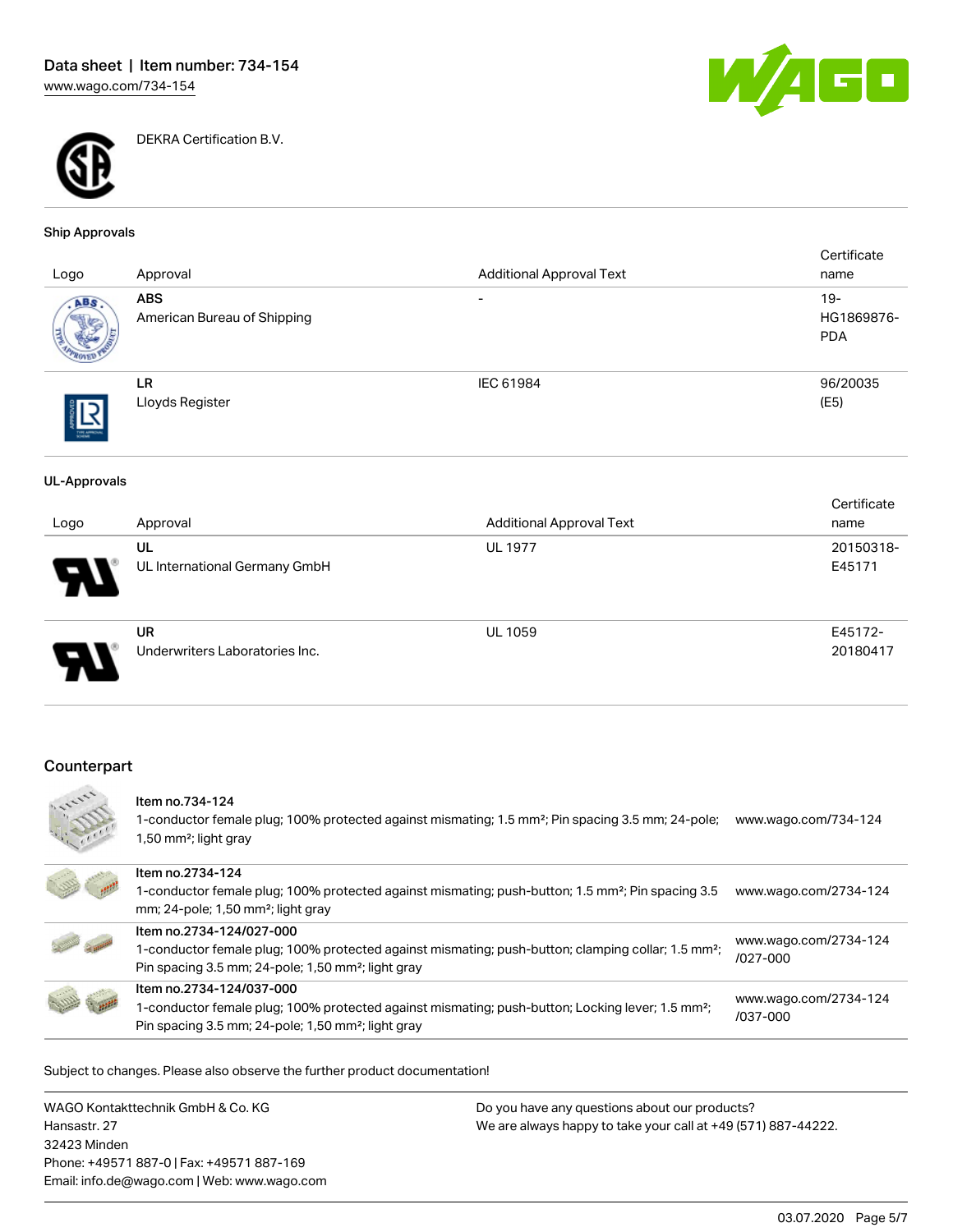



#### Item no.734-124/037-000

1-conductor female plug; 100% protected against mismating; Locking lever; 1.5 mm²; Pin spacing 3.5 [/037-000](http://www.wago.com/734-124/037-000) mm; 24-pole; 1,50 mm²; light gray [www.wago.com/734-124](http://www.wago.com/734-124/037-000)



#### Item no.734-124/037-000/036-000

1-conductor female plug; 100% protected against mismating; Locking lever; Strain relief plate; 1.5 mm²; Pin spacing 3.5 mm; 24-pole; 1,50 mm²; light gray

### [www.wago.com/734-124](http://www.wago.com/734-124/037-000/036-000) [/037-000/036-000](http://www.wago.com/734-124/037-000/036-000)

## Compatible products

#### Coding



|       | Item no.: 734-130<br>Coding key; to be snapped above top level; white | www.wago.com/734-130 |
|-------|-----------------------------------------------------------------------|----------------------|
|       | ltem no.: 734-159<br>Coding key; to be snapped above top level; black | www.wago.com/734-159 |
| loads |                                                                       |                      |

### Downl CAD/CAE-Data

#### CAD data

| 2D/3D Models 734-154                                                                                                                                                   | URL | Download |
|------------------------------------------------------------------------------------------------------------------------------------------------------------------------|-----|----------|
| CAE data                                                                                                                                                               |     |          |
| EPLAN Data Portal 734-154                                                                                                                                              | URL | Download |
| PCB Design                                                                                                                                                             |     |          |
| Symbol and Footprint 734-154                                                                                                                                           | URL | Download |
| CAx data for your PCB design, consisting of "schematic symbols and PCB footprints",<br>allow easy integration of the WAGO component into your development environment. |     |          |

#### Supported formats:

- $\blacksquare$ Accel EDA 14 & 15
- $\blacksquare$ Altium 6 to current version
- П Cadence Allegro
- $\blacksquare$ **DesignSpark**
- $\blacksquare$ Eagle Libraries
- $\blacksquare$ KiCad
- $\blacksquare$ Mentor Graphics BoardStation

Subject to changes. Please also observe the further product documentation!

WAGO Kontakttechnik GmbH & Co. KG Hansastr. 27 32423 Minden Phone: +49571 887-0 | Fax: +49571 887-169 Email: info.de@wago.com | Web: www.wago.com